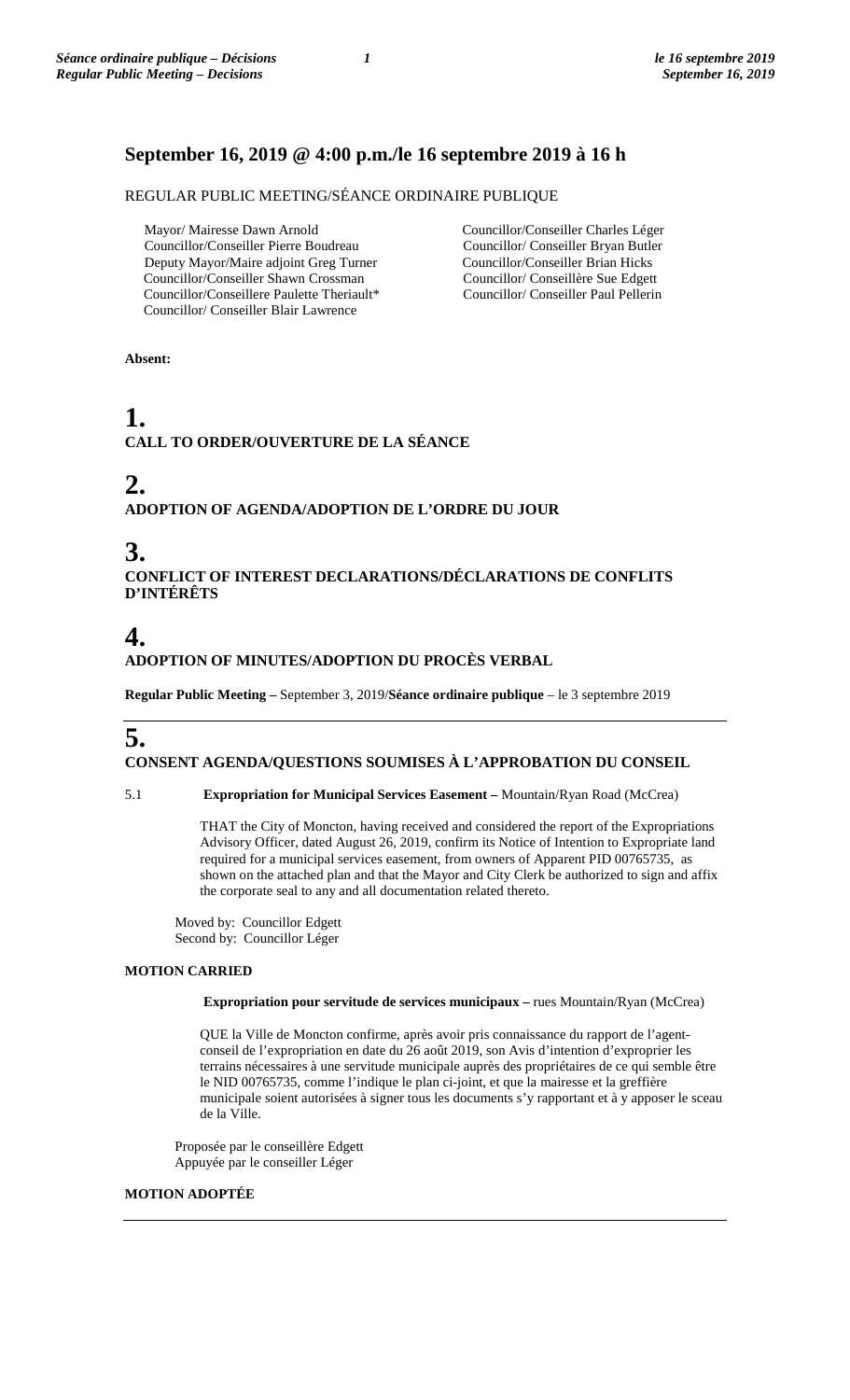### **6.**

### **PUBLIC AND ADMINISTRATION PRESENTATIONS/ EXPOSÉS DU PUBLIC ET DE L'ADMINISTRATION**

#### **6.1 PUBLIC PRESENTATIONS/ EXPOSÉS DU PUBLIC** 5 minutes

#### 6.1.1 **Rail Safety Week** – September 23-29, 2019

#### **Semaine de la sécurité ferroviaire –** Du 23 au 29 septembre 2019

**Other Presentations/Autres présentations**  2 minutes

#### **6.2 ADMINISTRATION PRESENTATIONS/EXPOSÉS DE L'ADMINISTRATION**  15 minutes

#### 6.2.1 **Emergency Measures Organization** – Post Dorian Hurricane Recap – Verbal update

**Organisation des mesures d'urgence** – Retour sur l'ouragan Dorian - Mise à jour verbale

### **7. PLANNING MATTERS/ QUESTIONS D'URBANISME**

7.1 **Public Hearing** – Amendment to an Existing Conditional Agreement for 11 Intercolonial Way

The Planning Advisory Committee recommends that Moncton City Council proceed with the amendment process for the Conditional Zoning Agreement and the recommended amendments should be as follows:

- 1) That no parking be located between Vaughan Harvey Boulevard and a main building;
- 2) That a fully integrated pedestrian network be designed and built to link buildings within the site, provide access to the sidewalks along both frontages and provide access to the neighboring developments within the Business Park;
- 3) That, except for pedestrian connections, the existing berm and trees around the property be maintained and protected;
- 4) That all uses of land pursuant to this agreement shall conform with the provisions of the City of Moncton Zoning By-law, as amended from time to time, except as otherwise provided herein;
- 5) That nothing contained herein shall prohibit or in any way limit the Developer's right to apply for a variance pursuant to the provisions of the Community Planning Act

Moved by: Deputy Mayor Boudreau Second by: Councillor Lawrence

#### **MOTION CARRIED**

**Audience publique** – Modification de l'entente conditionnelle sur le zonage – 11, voie Intercolonial

Le Comité consultatif d'urbanisme recommande que le Conseil municipal de Moncton procède à la modification de l'entente conditionnelle sur le zonage et apporte les modifications recommandées, à savoir :

- 1) qu'il n'y ait aucune place de stationnement entre le boulevard Vaughan Harvey et un bâtiment principal;
- 2) qu'un réseau piétonnier parfaitement intégré soit conçu et aménagé pour relier les bâtiments du site et pour donner accès aux trottoirs longeant les deux façades et aux aménagements attenants dans le parc commercial;
- 3) qu'à l'exception des liaisons piétonnières, la berme existante et les arbres des alentours de la propriété soient conservés et protégés;
- 4) que tous les aménagements du terrain dans le cadre de cette entente respectent les dispositions de l'Arrêté de zonage de la Ville de Moncton, dans sa version modifiée périodiquement, sauf indication contraire dans la présente recommandation;
- 5) que nulle disposition reproduite dans les présentes n'interdise ou ne limite, d'une manière ou d'une autre, le droit du promoteur de demander une dérogation conformément aux dispositions de la *Loi sur l'urbanisme*.

Proposée par le maire adjoint Boudreau Appuyée par le conseiller Lawrence

#### **MOTION ADOPTÉE**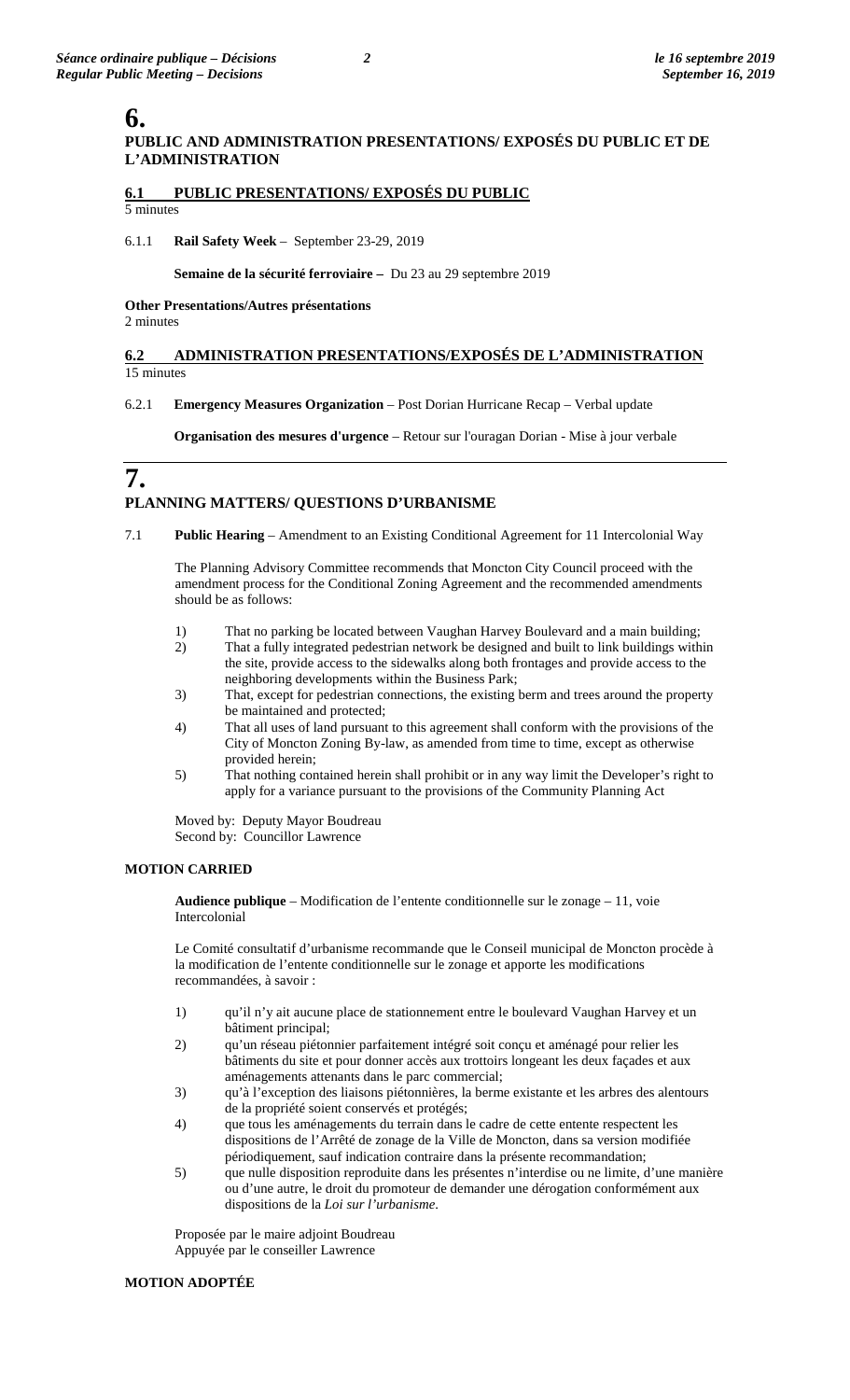### **8. STATEMENTS BY MEMBERS OF COUNCIL/ EXPOSÉS DES MEMBRES DU CONSEIL**

Greg Turner Shawn Crossman Paulette Thériault Blair Lawrence Charles Leger

Brian Hicks Bryan Butler Susan Edgett Paul Pellerin Pierre Boudreau Dawn Arnold

# **9.**

### **REPORTS AND RECOMMENDATIONS FROM COMMITTEES AND PRIVATE MEETINGS/ RAPPORTS ET RECOMMANDATIONS DES COMITÉS ET RÉUNIONS À HUIS CLOS**

9.1 **Recommendation(s)** – Committee of the Whole – August 26, 2019

That City Council approve the proposed modifications to the Sidewalk Clearing Plan for the 2019/2020 season with the addition of a portion of sidewalk on the south side of Leopold Belliveau Street (813m) to the entrance of École L'Odyssée, and the section on Royal Oaks Blvd, north entrance (114m) on the north side which connects the previous sidewalk to Elmwood Drive.

Further information:

Since the August 26, 2019 Committee of the Whole meeting it has been brought to administration's attention that in conjunction with ongoing reconstruction projects on Shediac Road and the creation of additional sidewalk infrastructure in connection with the project, that there is a need to further add an additional 1,200 meters to the Sidewalk Clearing Plan for the 2019/2020 season. Engineering administration will be available at the September 16, 2019 Regular Public Session to discuss the implications of this addition with Council.

Moved by: Councillor Léger Second by: Councillor Crossman

#### **MOTION CARRIED**

 **Recommendation(s)** – Comité plénier – le 26 août 2019

Que Conseil municipal approuve les modifications qu'on propose d'apporter au Plan de déneigement des trottoirs pour la saison 2019-2020, en ajoutant une partie du trottoir du côté sud de la promenade Leopold F. Belliveau (813 m) à l'entrée de l'École L'Odyssée et le tronçon du boulevard Royal Oaks, à l'entrée nord (114 m) du côté nord qui relie l'ancien trottoir à la promenade Elmwood.

Complément d'information :

Depuis la réunion du Comité plénier le 26 août 2019, on a fait savoir à l'Administration que de concert avec les projets de reconstruction qui se déroulent sur le chemin Shediac et avec la création d'une infrastructure de trottoir supplémentaire relativement au projet, il faut ajouter un autre tronçon de 1 200 mètres dans le Plan de déneigement des trottoirs pour la saison 2019-2020. L'administration de l'Ingénierie sera présente, à la séance publique ordinaire du 16 septembre 2019, pour discuter des incidences de cet aménagement avec le Conseil municipal.

Proposée par le conseiller Léger Appuyée par le conseiller Crossman

#### **MOTION ADOPTÉE**

### **10. REPORTS FROM ADMINISTRATION/ RAPPORTS DE L'ADMINISTRATION**

10.1 **Quotation QP19-112** – Five (5) Month Lease of One (1) Grader and Three (3) Loaders

**That** Quotation #QP19-112 – Five (5) Month Lease of One (1) Grader and Three (3) Loaders be awarded to the low bidder meeting the Terms, Conditions, and Specifications, being Maritime Case Ltd. for One (1) Only Wheel Loader with Wing and Plow (Option A) and Two (2) Only Wheel Loaders without Wings and Plows (Option B) for a Three (3) Year Lease Term, for the Total Quoted Lease Price of \$263,925.00, including H.S.T. @ 15%, with the option to extend the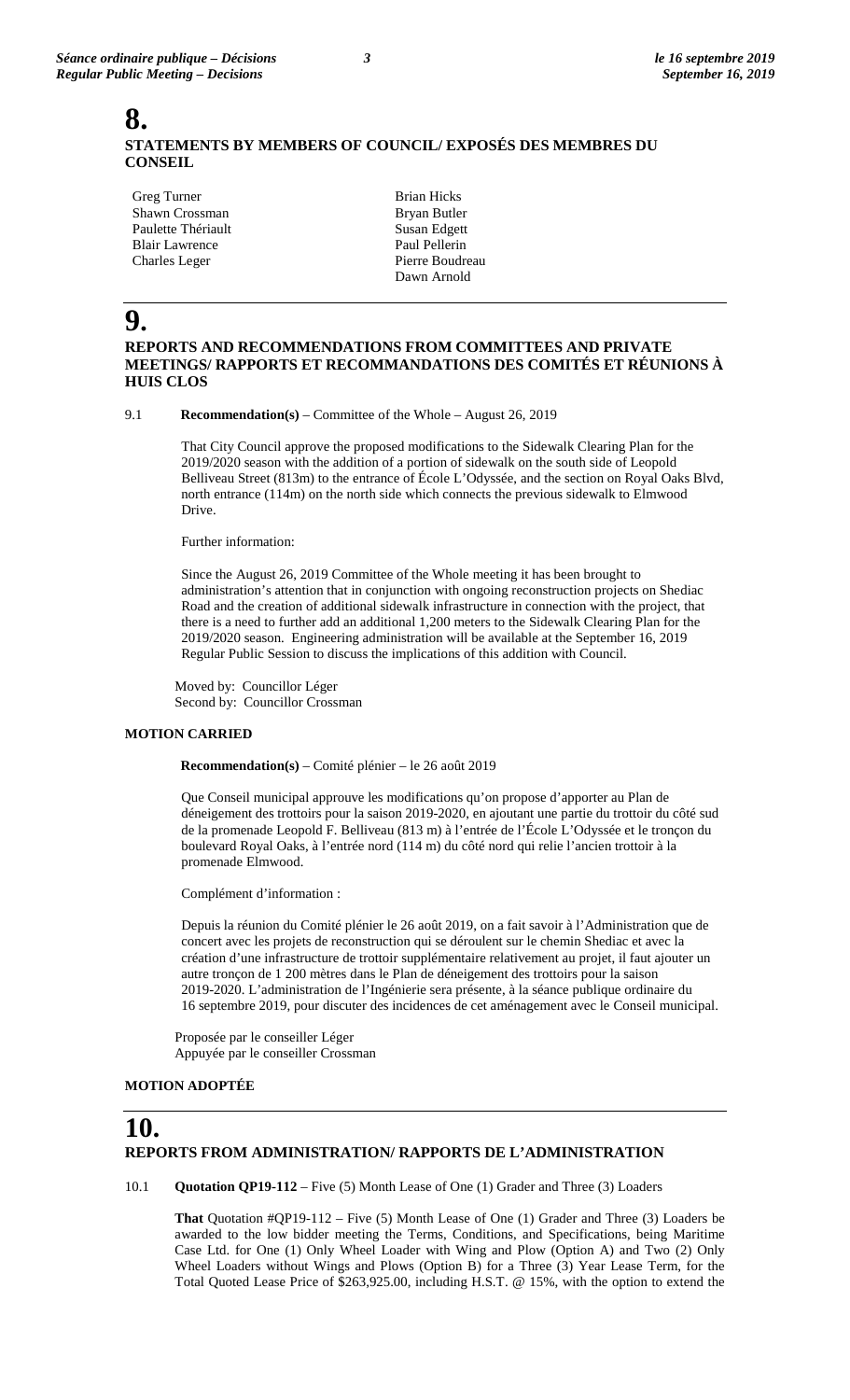lease term for up to two (2) additional twelve (12) month periods, if it is in the City's best interest to do so.

Moved by: Councillor Pellerin Second by: Councillor Léger

#### **MOTION CARRIED**

**Proposition de prix QP19-112 –** Location de cinq (5) mois d'une (1) niveleuse et de trois (3) chargeuses

**Que** le contrat de la Proposition de prix QP19-112 (Location de cinq [5] mois d'une [1] niveleuse et de trois [3] chargeuses) soit attribué au soumissionnaire le moins-disant qui respecte les clauses, les conditions et le cahier des charges, soit Maritime Case Ltd., pour une (1) chargeuse sur pneus avec aile latérale et chasse-neige (option A) et deux (2) chargeuses sur pneus seulement sans aile latérale et chasse-neige (option B) pour un contrat de location d'une durée de trois (3) ans, en contrepartie du prix de location total proposé de 263 925,00 \$, dont la TVH de 15 %; le contrat est assorti d'une option permettant de le proroger pour deux (2) périodes supplémentaires d'une durée de douze (12) mois chacune, si cette prorogation répond aux intérêts supérieurs de la Ville.

Proposée par le conseiller Pellerin Appuyée par le conseiller Léger

#### **MOTION ADOPTÉE**

10.2 **Quotation QP10-011** – Janitorial Services – Codiac RCMP Detachment – 520 Main Street

That Quotation #QP19-011 for the provision of Janitorial Services – Codiac RCMP (520 Main Street) be awarded to the lowest Bidder meeting all Terms and Conditions, Specifications, and Requirements, being Maid-Exec Ltd., for the Total Annual Estimated Bid Price of \$54,494.03, including H.S.T. @15%, for a twelve (12) month period, with options to renew the agreement for up to a maximum of three (3) additional twelve (12) month periods, if it is in the City's best interest to do so.

Moved by: Councillor Léger Second by: Deputy Mayor Boudreau

#### **MOTION CARRIED**

**Proposition de prix QP10-011 –** Services de conciergerie – Station de la GRC Codiac – 520, rue Main

Que le contrat de la Proposition de prix QP19-011 (Services de conciergerie – Station de la GRC Codiac [520, rue Main]) soit attribué au soumissionnaire le moins-disant qui respecte l'ensemble des clauses et des conditions, du cahier des charges et des exigences, soit Maid-Exec Ltd., en contrepartie du prix proposé total estimatif de 54 494,03 \$, dont la TVH de 15 %, pour une durée de douze (12) mois; le contrat est assorti d'options permettant de le proroger pour au plus trois (3) périodes supplémentaires d'une durée de douze (12) mois chacune, si cette prorogation répond aux intérêts supérieurs de la Ville.

Proposée par le conseiller Léger Appuyée par le maire adjoint Boudreau

#### **MOTION ADOPTÉE**

### **11. READING OF BY-LAWS/ LECTURE D'ARRÊTÉS MUNICIPAUX**

11.1 **A By-Law in Amendment of a By-Law** Relating to the Stopping Up and Closing of Highways within the City of Moncton, being By-Law T-202.42 (Second and Third Reading) (Maplewood Drive)

**Motion:** I would move that  $2^{nd}$  Reading be given to By-Law T-202.42.

Moved by : Councillor Crossman Seconded by : Councillor Léger

#### **MOTION CARRIED**

**Motion:** I would move that 3<sup>rd</sup> reading be given and that by-law T-202.42 be ordained and passed and the Mayor and City Clerk be authorized to affix the corporate seal thereto.

Moved by : Deputy Mayor Boudreau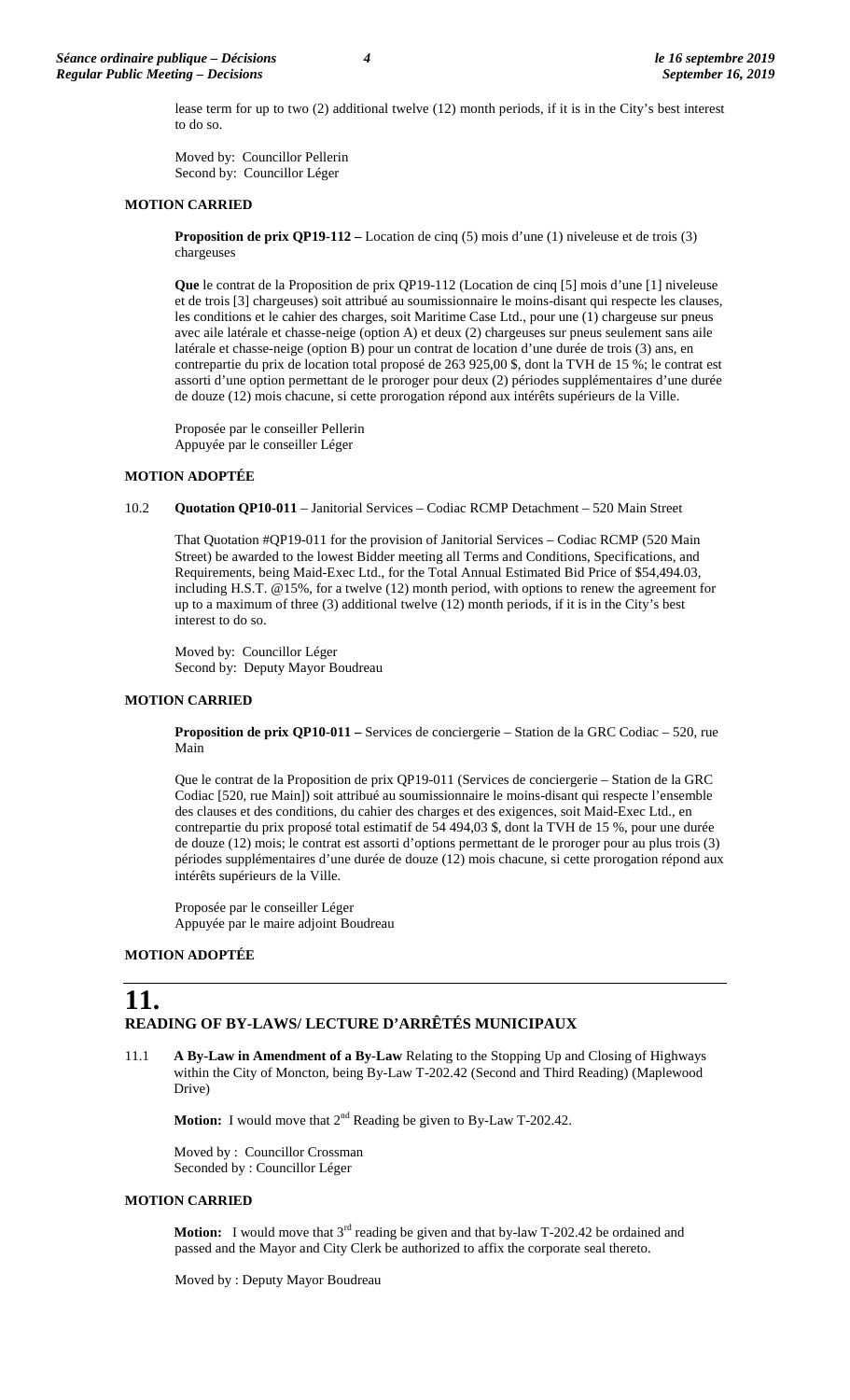Seconded by : Councillor Crossman

#### **MOTION CARRIED**

**Arrêté portant modification de l'arrêté** concernant la fermeture de routes dans la ville de Moncton, soit l'arrêté T-202.42 (Deuxième et troisième lectures) (promenade Maplewood)

**Motion**: Je propose que l'on procède à la deuxième lecture de l'arrêté T-202.42.

Proposée par le conseiller Crossman Appuyée par la conseiller Léger

#### **MOTION ADOPTÉE**

**Motion:** Je propose que l'on procède à la troisième lecture de l'arrêté T-202.42décrété et adopté, et que la mairesse et la greffière municipale soient autorisées à le signer et à y apposer le sceau de la Ville de Moncton.

Proposée par le maire adjoint Boudreau Appuyée par la conseiller Crossman

#### **MOTION ADOPTÉE**

### **12. NOTICES MOTIONS AND RESOLUTIONS/ AVIS DE MOTIONS ET RÉSOLUTIONS**

12.1 **Application for financing** - Municipal Capital Borrowing Board

Resolution:

#### Application for Financing – Municipal Capital Borrowing Board

Be it Resolved that the Clerk and/or Treasurer and/or Mayor be authorized to issue and sell to the New Brunswick

Municipal Finance Corporation a Municipality of Moncton debenture in the principal amount of \$23,392,000 on such terms and conditions as are recommended by the New Brunswick Municipal Finance Corporation, and

Be it resolved that the Municipality of Moncton agree to issue post-dated cheques payable to the New Brunswick

Municipal Finance Corporation as and when they are requested in payment of principal and interest charges on the above debenture.

Moved by: Councillor Léger Second by: Councillor Lawrence

#### **MOTION CARRIED**

**Demande de financement** - Corporation de financement des municipalités de N.-B.

Demande de financement – Corporation d'emprunt pour immobilisations municipales

Il est résolu que la greffière, le trésorier ou la mairesse soit autorisé(e) à émettre et à vendre, à la Corporation de financement des municipalités de N.-B., une débenture de la municipalité de Moncton pour un capital de 23 392 000 \$ selon les clauses et les conditions recommandées par la Corporation;

Il est également résolu que la municipalité de Moncton s'engage à établir des chèques postdatés à l'ordre de la Corporation de financement des municipalités de N.-B. selon les modalités pour lesquelles et les cas dans lesquels ces chèques sont demandés afin de rembourser le capital et les intérêts de la débenture ci-dessus.

Proposée par le conseiller Léger Appuyée par le conseiller Lawrence

#### **MOTION ADOPTÉE**

### **13. APPOINTMENTS TO COMMITTEES/ NOMINATIONS À DES COMITÉS**